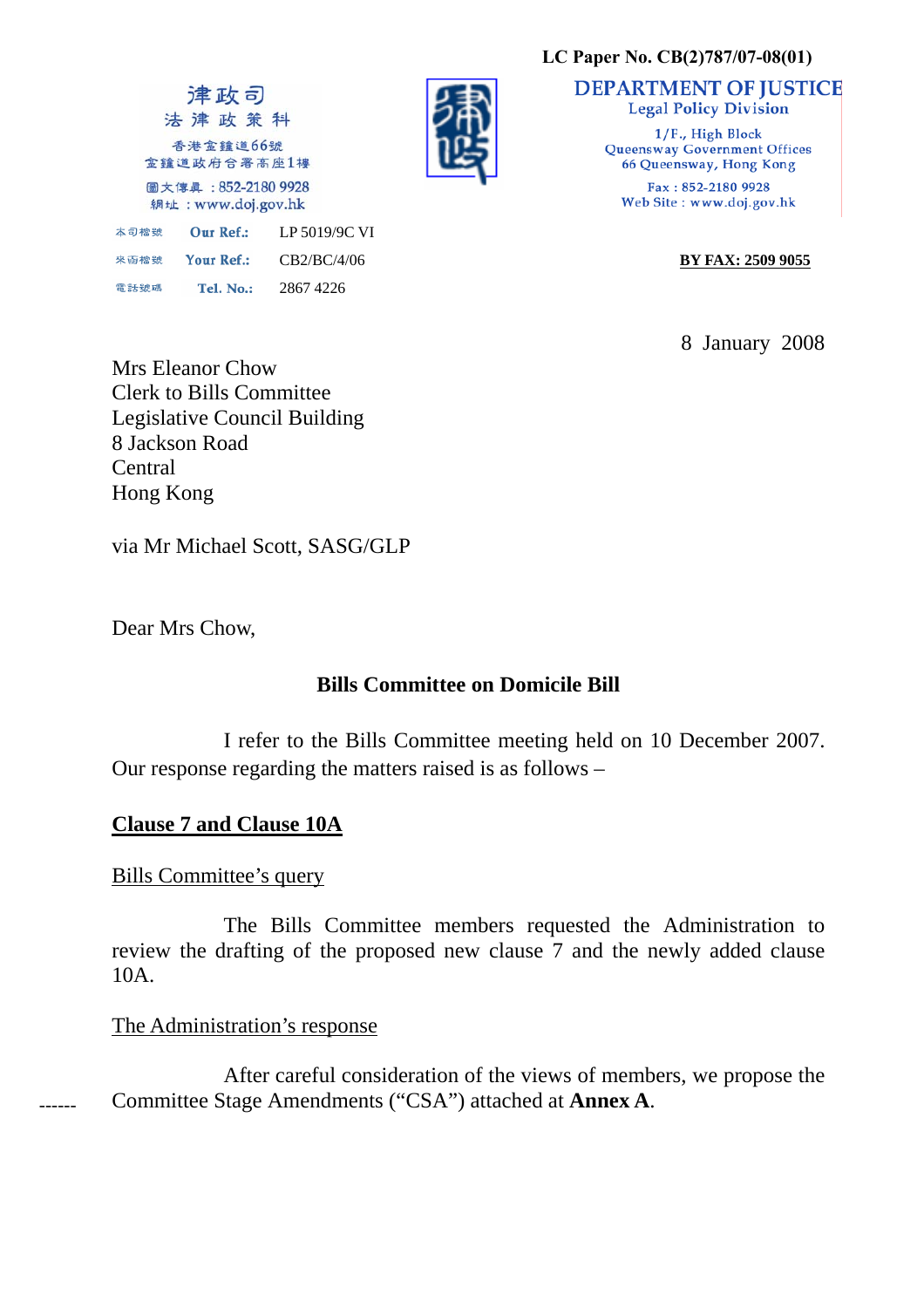## **Clause 13**

## Bills Committee's query

 Members requested the Administration to consider the need for the inclusion of clause 13(3) in the Bill, having regard to members' concerns that some of the common law rules set out in clause 13(3) and proposed to be abolished might not be inconsistent with the Domicile Bill.

### The Administration's response

 After considering the views of members, we propose a CSA at Annex A.

## **Publicity**

## Bills Committee's query

 Members requested the Administration to step up publicity to facilitate the familiarisation of relevant parties with the new rules for determining domicile before the Ordinance comes into force.

### The Administration's response

We agree that publicity should be stepped up so that the public would be aware of the new legislation. As a result, we propose that the Bill, if passed, will be brought into force not less than six months from the date of enactment. As domicile is a fairly technical legal concept and of particular interest to legal professionals, we would also seek the cooperation of the two professional bodies to publicize the changes among their members.

## **Clause 2**

### Bills Committee's queries

 Members requested the Secretary for Justice to consider explaining the following in his speech during the resumption of the Second Reading debate on the Bill –

 (a) the meaning of the definition of "parents" in the Bill and how the definition would apply under the circumstances described in clause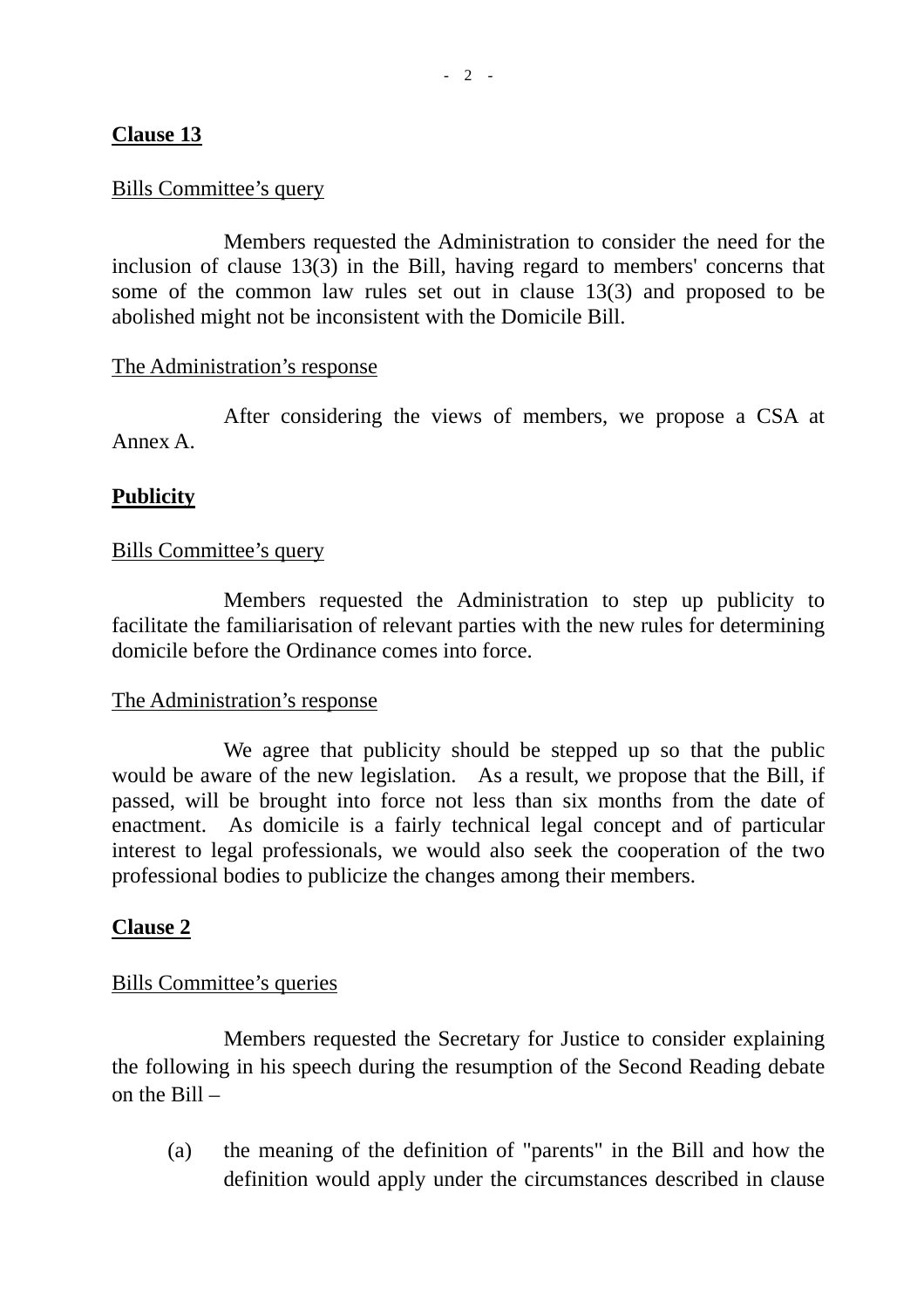4(3) and (4); and

 (b) in applying the closest connection test in determining the domicile of children, whether one category of parents would have priority over the other categories

 We were further requested by members to advise whether the word "parent", where it appeared in other ordinances, was in singular or plural form.

## The Administration's response

 Our present definition of "parents" in the Bill was based on the Domicile Act (No. 3 of 1992) of South Africa which provides in s. 2(3) –

> "parents" includes the adoptive parents of a child and the parents of a child who are not married to each other.

 In response to the concern raised by members in using the term "parents" in the Bill, we propose to amend the term to singular form by way of CSAs at Annex A.

 Regarding members' suggestion that the Secretary for Justice should clarify the priorities of different categories of "parents" in his speech when moving the resumption of second reading, we consider that instead of interpretation of the provisions of the Bill by the Secretary for Justice, members' concern would preferably be dealt with and clarified by way of CSA at Annex A.

 The draft CSAs are in line with the law of adoption. The effects of an adoption are: All rights, duties, obligations and liabilities of the parents or guardians of the child in relation to the future custody, maintenance and education of the child ("the relevant matters") shall be extinguished and, in respect of the relevant matters, the child shall stand to the adopter exclusively in the position of a child born to the adopter in lawful wedlock. This rule is slightly modified where a child is adopted by a person married to the child's natural father or mother (i.e. a step-parent), in which case the extinguishment of rights, etc. does not apply to that natural parent and the child shall stand to the adopter and that natural parent exclusively in the position of a child born to them in lawful wedlock. Therefore, the draft CSAs make it clear that in the case of an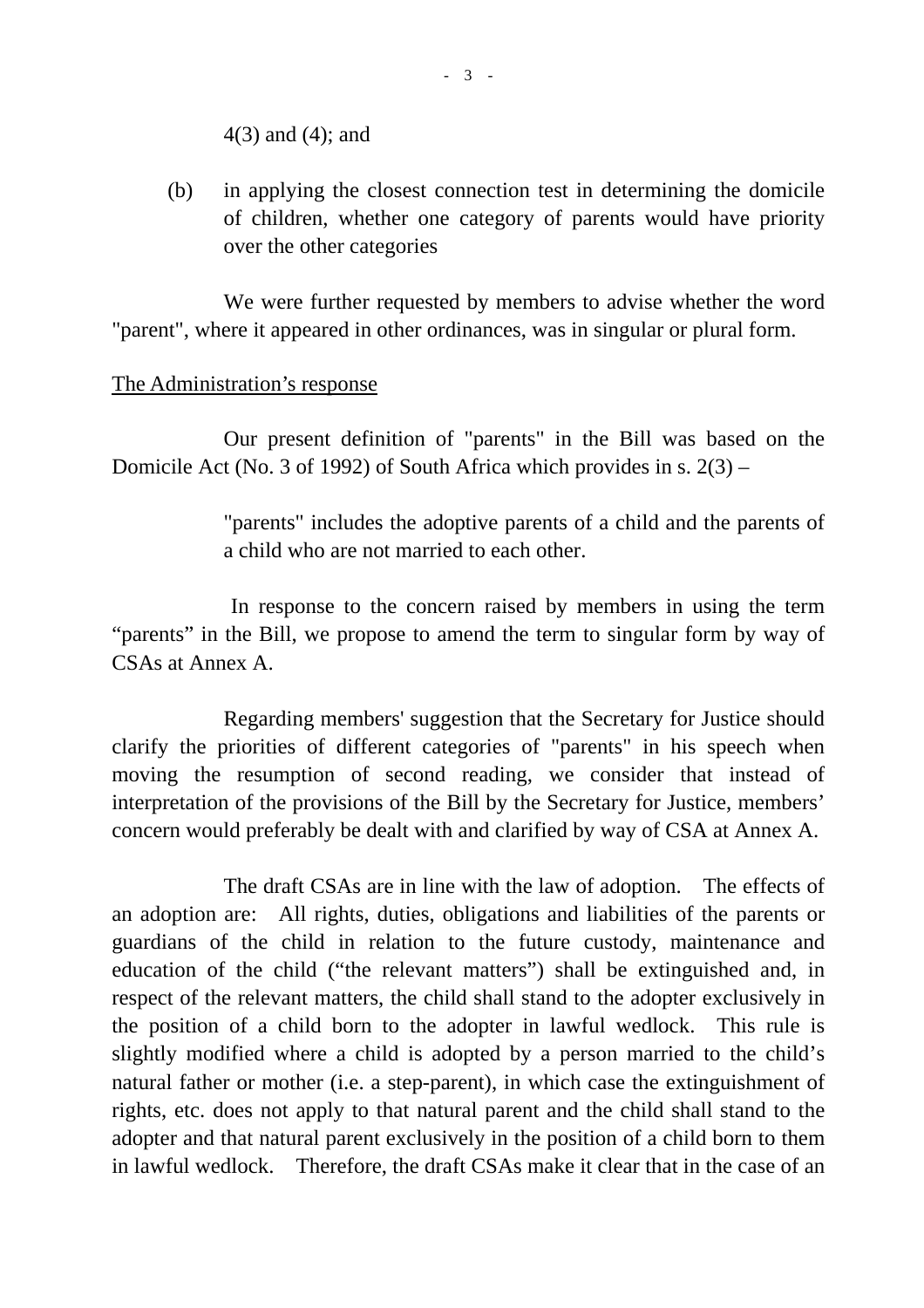adopted child, only the adopter or adopters (or, in the case of a child adopted by a person married to a natural parent of the child, only the adopter and that natural parent) is or are regarded as the child's parent or parents.

 Other than the case of parents by adoption, there seem no clear policy reasons for making a general rule to accord priority to one category of parents over another.

 In applying the closest connection test in determining the domicile of children, the court will consider all circumstances of the case. This is unlike the case of clause 4(3) and (4) whereby the court will first have to determine who the parent(s) is before adopting the presumption.

 As far as local legislation is concerned, the word "parent" appears in the singular in some ordinances and in the plural in other ordinances. Some precedents are set out in **Annex B**.

Yours sincerely,

 ( Ms Kitty Fung ) Senior Government Counsel Legal Policy Division

Encl.

------

#338324 v3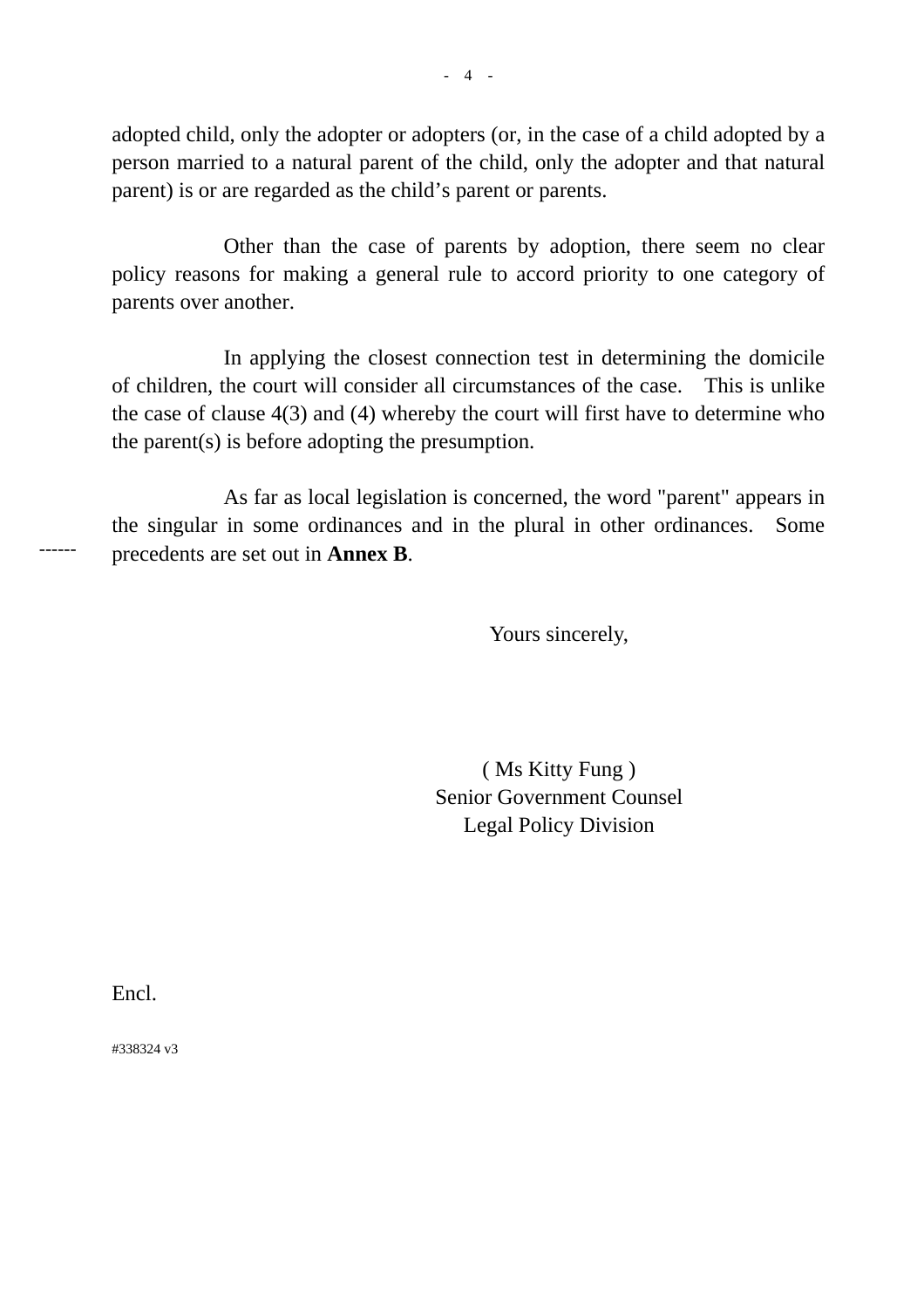## DOMICILE BILL

# **COMMITTEE STAGE**

# Amendments to be moved by the Secretary for Justice

| <u>Clause</u>    | <b>Amendment Proposed</b>                                                   |                                                                                                                                                                                       |  |
|------------------|-----------------------------------------------------------------------------|---------------------------------------------------------------------------------------------------------------------------------------------------------------------------------------|--|
| 2(1)             | By adding ", unless the context otherwise requires" after "this Ordinance". |                                                                                                                                                                                       |  |
| 2(1)             | By deleting the definition of "parents" and substituting –                  |                                                                                                                                                                                       |  |
|                  | ""parent" (父母), in relation to a child, means -                             |                                                                                                                                                                                       |  |
|                  | $\left(a\right)$                                                            | the natural father or natural mother of the child                                                                                                                                     |  |
|                  |                                                                             | (whether or not the natural father and natural                                                                                                                                        |  |
|                  |                                                                             | mother are married to each other);                                                                                                                                                    |  |
|                  | (b)                                                                         | a parent of the child by adoption; or                                                                                                                                                 |  |
|                  | (c)                                                                         | a stepfather or stepmother of the child.".                                                                                                                                            |  |
| $\overline{2}$   | By adding $-$<br>"(1A)                                                      | For the purposes of the definition of "parent" –                                                                                                                                      |  |
| $\left(a\right)$ |                                                                             | an adoption means -                                                                                                                                                                   |  |
|                  |                                                                             | an adoption under an adoption order made<br>(i)<br>in accordance with the Adoption Ordinance<br>(Cap. 290); or<br>an adoption recognized as valid by the law<br>(ii)<br>of Hong Kong; |  |
|                  | (b)                                                                         | where a child is so adopted and subject to                                                                                                                                            |  |
|                  |                                                                             | paragraph $(c)$ , the adopter or adopters, and not any                                                                                                                                |  |
|                  |                                                                             | other person, is or are treated as the parent or                                                                                                                                      |  |
|                  |                                                                             | parents of the child; and                                                                                                                                                             |  |
|                  | (c)                                                                         | where $-$                                                                                                                                                                             |  |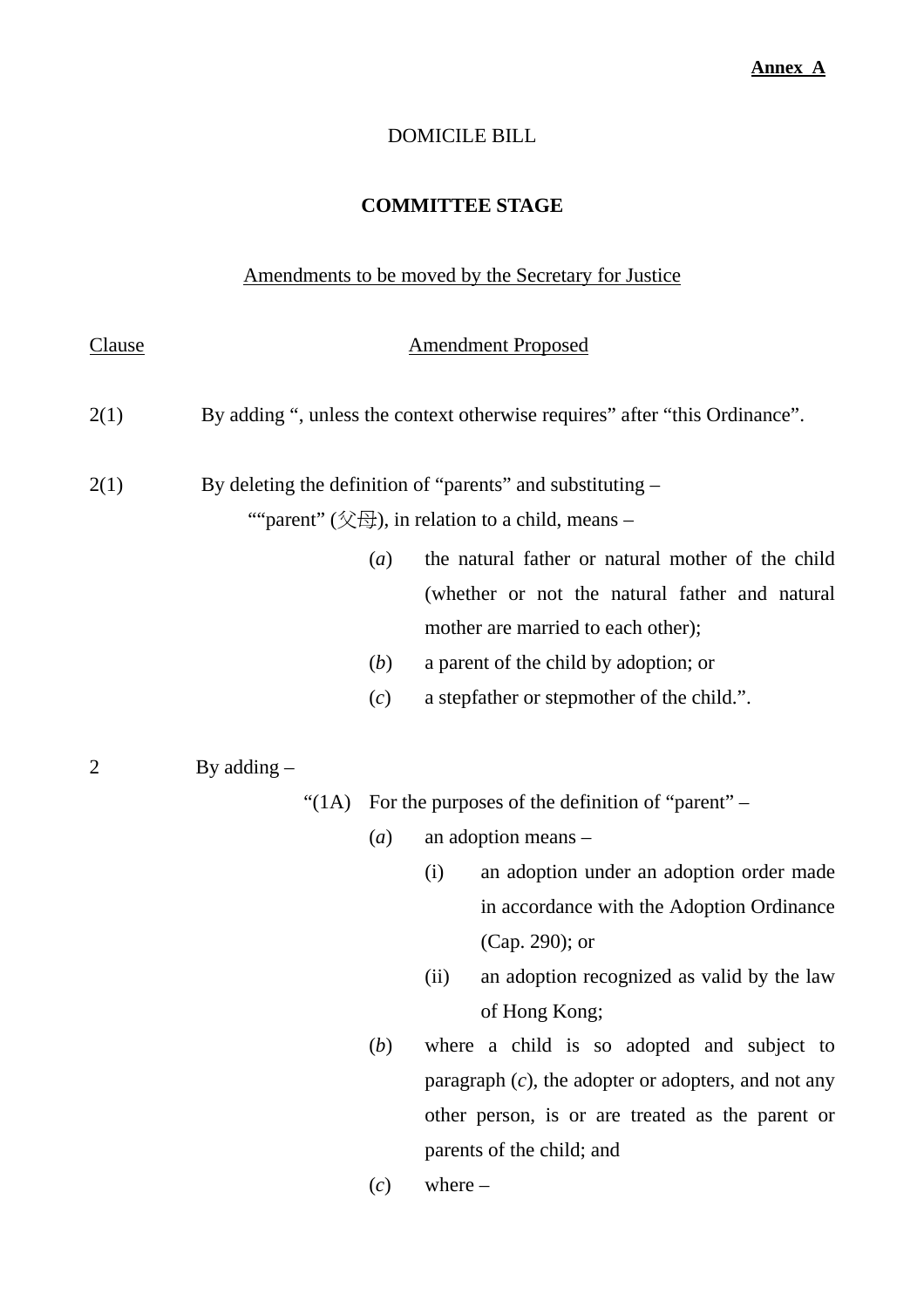- (i) a person married to a natural parent of a child has adopted the child under an adoption within the meaning of paragraph (*a*); and
- (ii) by virtue of paragraph  $(c)(i)$  of section 13(1) of the Adoption Ordinance (Cap. 290), the child stands to the adopter and that natural parent exclusively in the position of a child born to them in lawful wedlock in respect of the relevant matters within the meaning of that section  $13(1)$ , or by virtue of any law of the country or territory of adoption other than Hong Kong, the child stands to the adopter and that natural parent exclusively in such a position in respect of such matters,

the adopter and that natural parent, and not any other person, are treated as the parents of the child.".

| $\overline{4}$ | In the Chinese text, by deleting subclause $(1)$ and substituting –                                 |  |  |
|----------------|-----------------------------------------------------------------------------------------------------|--|--|
|                | 未成年人的居籍爲他當其時與之有最密切聯繫的國家<br>$\lq(1)$                                                                 |  |  |
|                | 或地區。".                                                                                              |  |  |
| $\overline{4}$ | By deleting subclause (2).                                                                          |  |  |
|                | By deleting the clause and substituting $-$<br>Acquiring a domicile in another country or territory |  |  |
|                |                                                                                                     |  |  |

 In determining for the purposes of section 5(2) whether an adult has acquired a domicile in a country or territory other than Hong Kong –

(*a*) account shall be taken of whether his presence in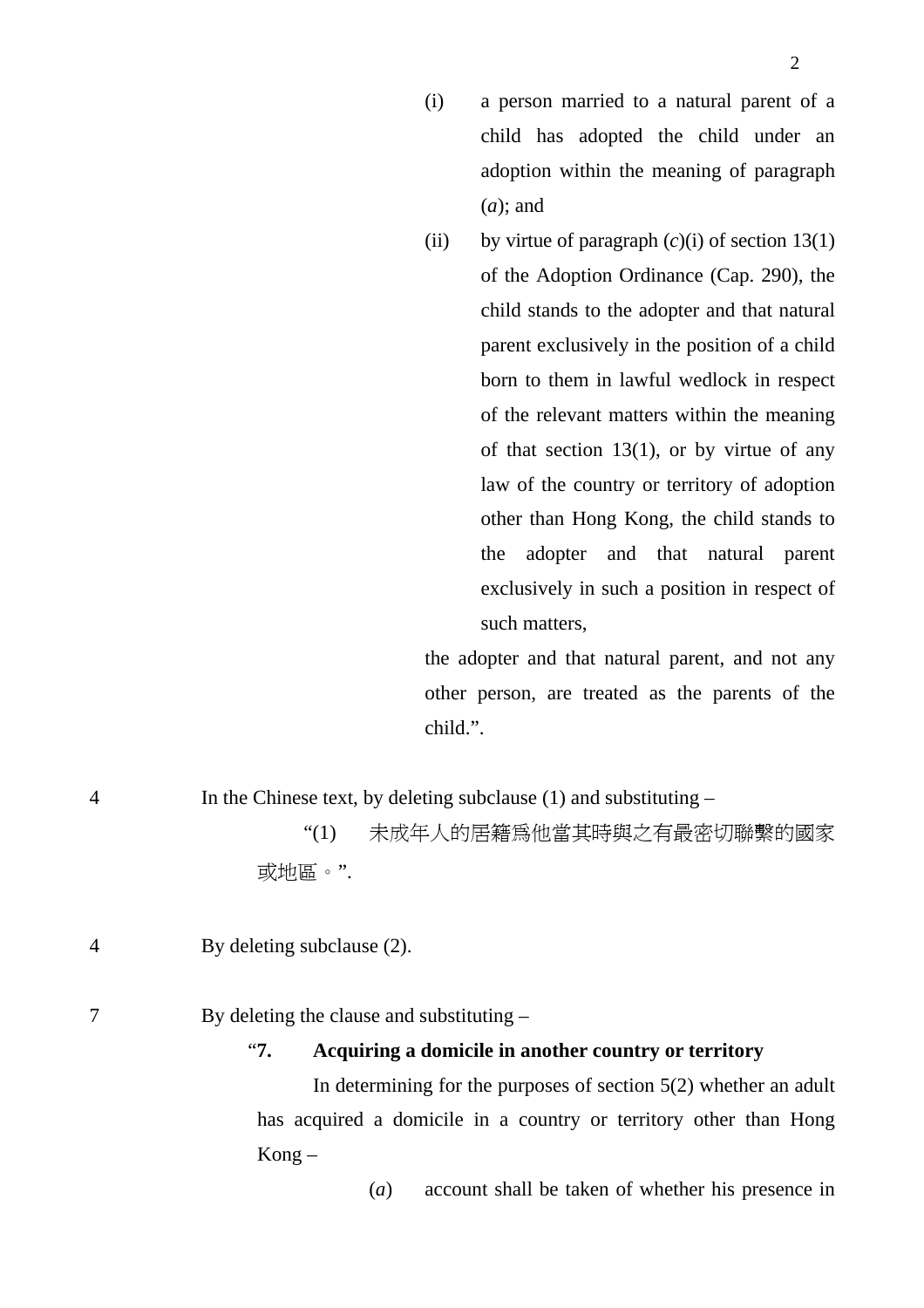(*b*) even if his presence in that country or territory is unlawful by the law of that country or territory, that fact does not preclude a determination that he has acquired a domicile in that country or territory.".

#### New By adding –

#### "**10A. Closest connection**

(1) In determining for the purposes of section 4, 8 or 10 the country or territory with which an individual is for the time being most closely connected, account may be taken of any relevant matter.

(2) In determining for the purposes of section 4 the country or territory with which a child is for the time being most closely connected, account shall be taken of any preference that the child may have as to the country or territory in which to have his home.

(3) In determining for the purposes of section 8 the country or territory with which an adult lacking the capacity to form the intention necessary for acquiring a domicile is for the time being most closely connected, account shall be taken of any intention that he might have, immediately before losing that capacity and as an adult, as to the country or territory in which to make a home for an indefinite period.

(4) Any matter taken into account under subsection (1), (2) or (3) may be given such weight as is appropriate in all the circumstances of the case.".

13(1) By adding "(other than section 12)" after "as if this Ordinance".

13 By deleting subclauses (2) and (3) and substituting -

"(2) For the purposes of a determination under subsection (1), this Ordinance (other than section 12) applies in place of –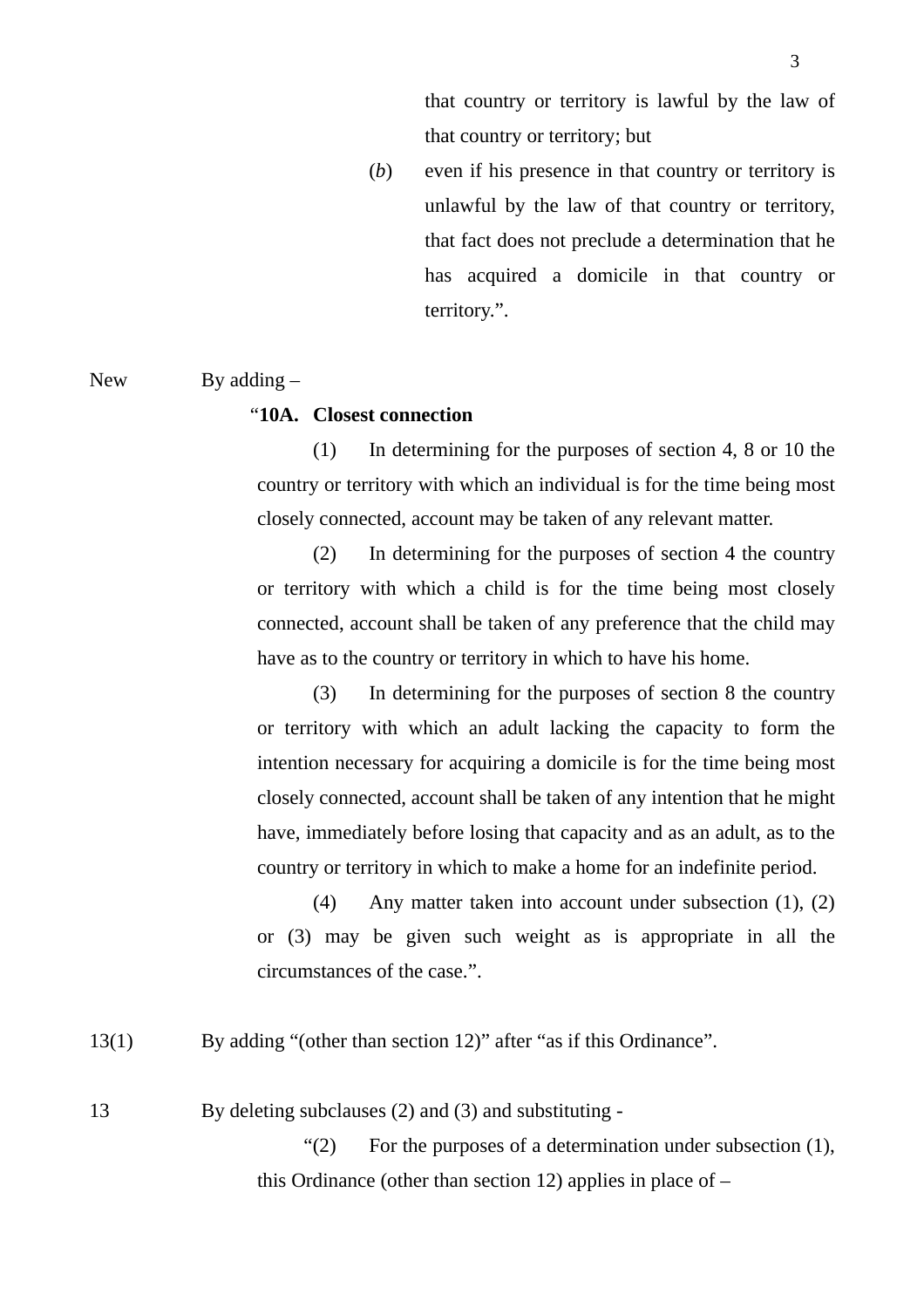- (*a*) the rules of common law for determining the domicile of an individual to the extent that those rules are inconsistent with this Ordinance (other than section 12); and
- (*b*) section 11C(2) of the Matrimonial Causes Ordinance (Cap. 179), which section is repealed by this Ordinance.

(3) For the purposes of subsection  $(2)(a)$ , the rules of common law for determining the domicile of an individual include (without limitation) –

- (*a*) the rule that a domicile of origin is given to every individual at birth by operation of law;
- (*b*) the rule that a child has a domicile of dependency;
- (*c*) the rule that a married woman has at all times the domicile of her husband;
- (*d*) the rule on the acquisition of the domicile of choice based on residence and intention of permanent residence;
- (*e*) the rule on the revival of the domicile of origin;
- (*f*) the rule that a mentally incapacitated adult retains the domicile that he had when he became mentally incapacitated for so long as he remains in that condition; and
- (*g*) the rule that the standard of proof required to prove that an individual's domicile changes from a domicile of origin to a domicile of choice is more onerous than that required to prove a change from a domicile of choice to another.".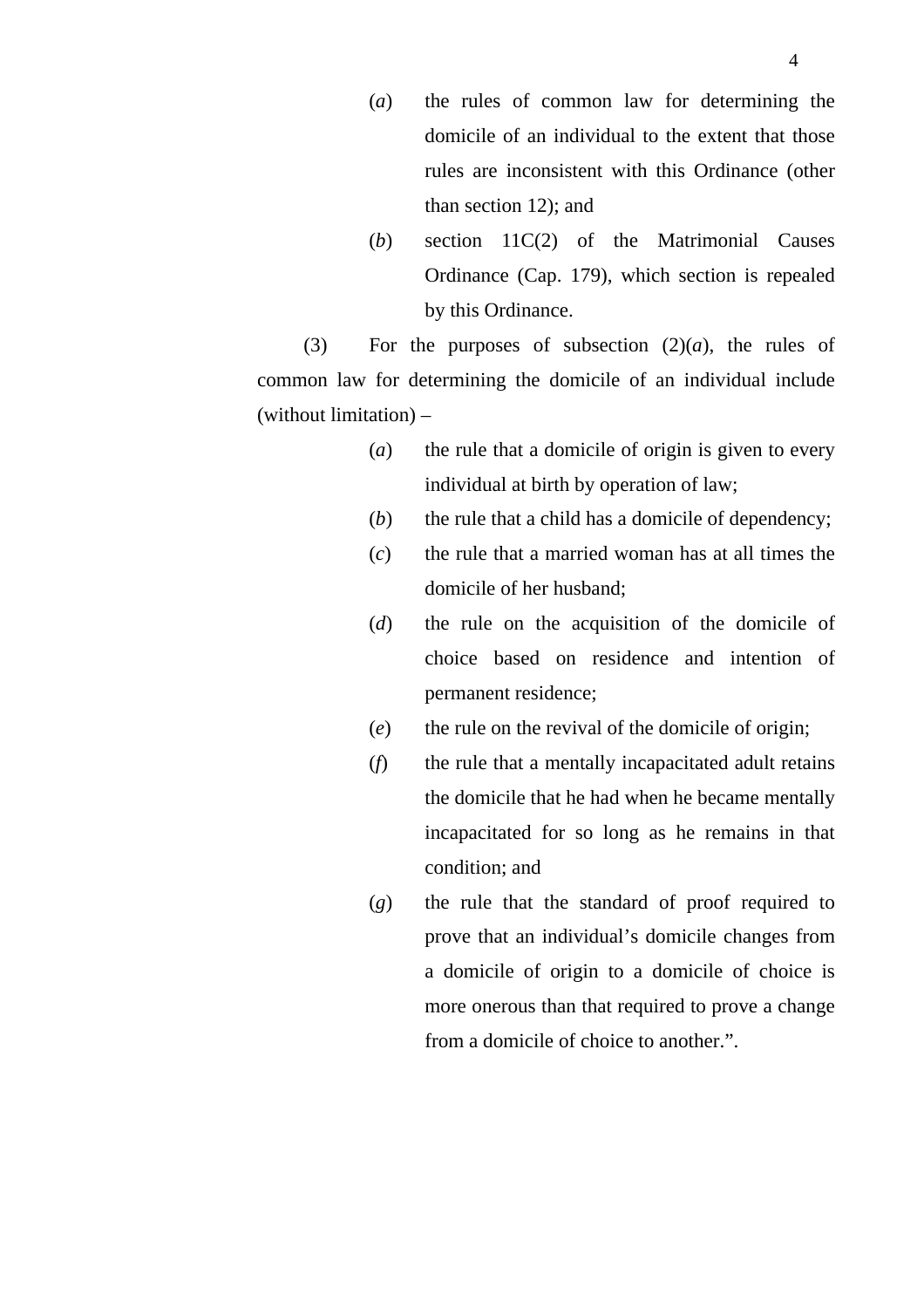| Guardianship of Minors Ordinance<br>$(Cap. 13)$ section 2                      | " <b>parent</b> " $(\Diamond \oplus \Diamond)$ means father or<br>mother.                                                                                                                                                                                                                                                                                                                                                                                                                                                                                                                                                              |
|--------------------------------------------------------------------------------|----------------------------------------------------------------------------------------------------------------------------------------------------------------------------------------------------------------------------------------------------------------------------------------------------------------------------------------------------------------------------------------------------------------------------------------------------------------------------------------------------------------------------------------------------------------------------------------------------------------------------------------|
| Law Amendment and Reform<br>(Consolidation) Ordinance<br>(Cap. 23) section 20C | " <b>parent</b> " $(\hat{\chi} \oplus)$ includes any person<br>who, during any marriage to which<br>that person was a party, treated the<br>injured person as a son or daughter<br>of the family in relation to that<br>marriage;                                                                                                                                                                                                                                                                                                                                                                                                      |
| <b>Insurance Companies Ordinance</b><br>$(Cap. 41)$ section 64A                | "parent" $(\mathcal{K} \oplus)$ , in relation to a<br>minor, means father or mother.                                                                                                                                                                                                                                                                                                                                                                                                                                                                                                                                                   |
| <b>Employment of Children Regulations</b><br>(Cap. 57B) regulation 2           | " <b>parent</b> " $(\hat{\chi} \oplus \hat{\mu})$ , in relation to a<br>child, includes a guardian and the<br>person having actual custody of the<br>child;                                                                                                                                                                                                                                                                                                                                                                                                                                                                            |
| <b>Inland Revenue Ordinance</b><br>(Cap. 112) section 2                        | "parent or parent of his or her<br>spouse"(該人的或其配偶的父或<br>$\oplus$ ), in relation to any person,<br>means-<br>(a) a parent of whose marriage<br>the person or his or her spouse is the<br>child;<br>(b)<br>the natural father or mother<br>of the person or his or her spouse;<br>a parent by whom the person<br>(c)<br>or his or her spouse was adopted;<br>(d) a step parent of the person or<br>his or her spouse; or<br>(e) in the case of a deceased<br>spouse, a person who would have<br>been the parent of the person's<br>spouse by reason of any of the<br>provisions of paragraphs (a) to (d) if<br>the spouse had not died; |

# **Definitions of "parent" and "parents" in various Ordinances**